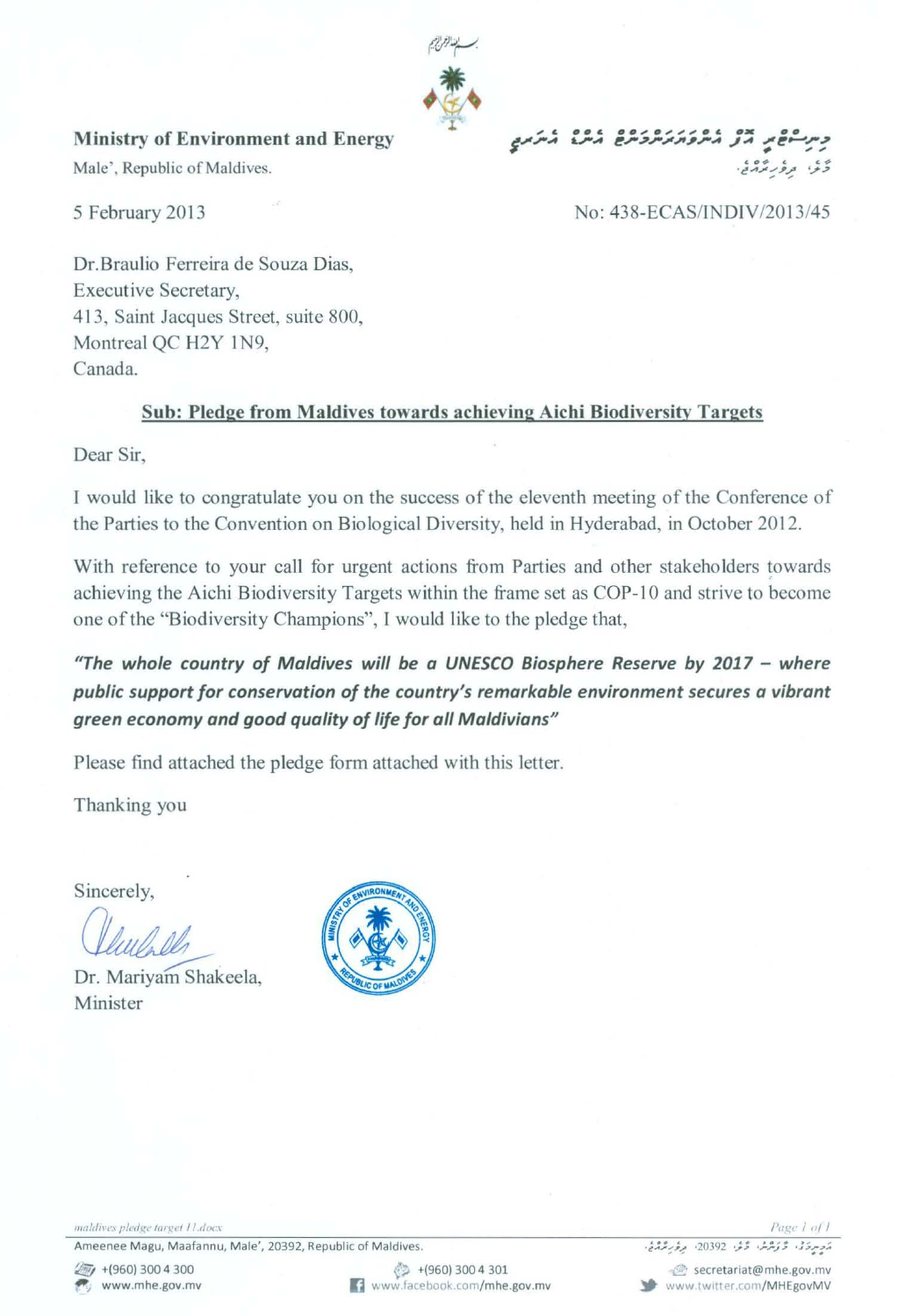





## **Biodiversity Champions· Pledge Form**

Parties, partners or stakeholders willing to provide support towards the achievement of the Aichi Biodiversity Targets are kindly invited to submit their pledge in writing through an official letter to the CBD Executive Secretary at secretariat@cbd.int. The present form is available to provide details about the pledge.

Name of Party or partner

MALDIVES

| Aichi Target(s) supported by this pledge |                                   |                                        |             |                              |                                   |  |  |  |
|------------------------------------------|-----------------------------------|----------------------------------------|-------------|------------------------------|-----------------------------------|--|--|--|
| A                                        | <b>Causes &amp; Mainstreaming</b> |                                        |             |                              | Safeguarding<br>÷.                |  |  |  |
| ⊠                                        |                                   | Public awareness                       | ⊠           | 11                           | Conserved areas                   |  |  |  |
| ⊠                                        | $\overline{2}$                    | Socio-economic integration             | ⊠           | 12                           | Threatened species                |  |  |  |
| ⊠                                        | 3                                 | Appropriate incentives                 |             | 13                           | Agricultural biodiversity         |  |  |  |
| ⊠                                        | 4                                 | Sustainable production and consumption | D           | <b>Biodiversity Benefits</b> |                                   |  |  |  |
|                                          |                                   |                                        | ⊠           | 14                           | Ecosystem services                |  |  |  |
| B                                        | Pressures & Sustainable Use       |                                        | ⊠           | 15                           | Ecosystem resilience              |  |  |  |
| ⊠                                        | 5                                 | Reduced rate of habitat loss           |             | 16                           | Access and benefit-sharing        |  |  |  |
| ⊠                                        | 6                                 | Sustainable fishing                    | Ε           |                              | Implementation                    |  |  |  |
| ⊠                                        | 7                                 | Sustainable agriculture & forestry     | ⊠           | 17                           | <b>NBSAP</b>                      |  |  |  |
|                                          | 8                                 | Pollution reduction                    |             | 18                           | Traditional knowledge             |  |  |  |
|                                          | 9                                 | Invasive alien species                 | $\boxtimes$ | 19                           | Knowledge, science & technologies |  |  |  |
| ⊠                                        | 10                                | Coral reefs                            |             | 20                           | Resource mobilization             |  |  |  |

## *Region(s) or sub-region(s) covered*

Maldives Exclusive Economic Zone



**Convention on Biological Diversity** 

Secretariat of the Convention on Biological Diversity **United Nations Environment Programme**  413 Saint-Jacques Street. Suite 800. Montreal. QC. H2Y 1N9. Canada **Tel +15142882220. Fax +15142886588**   $\frac{secretariat@cbd.int}{www.cbd.int}$ 

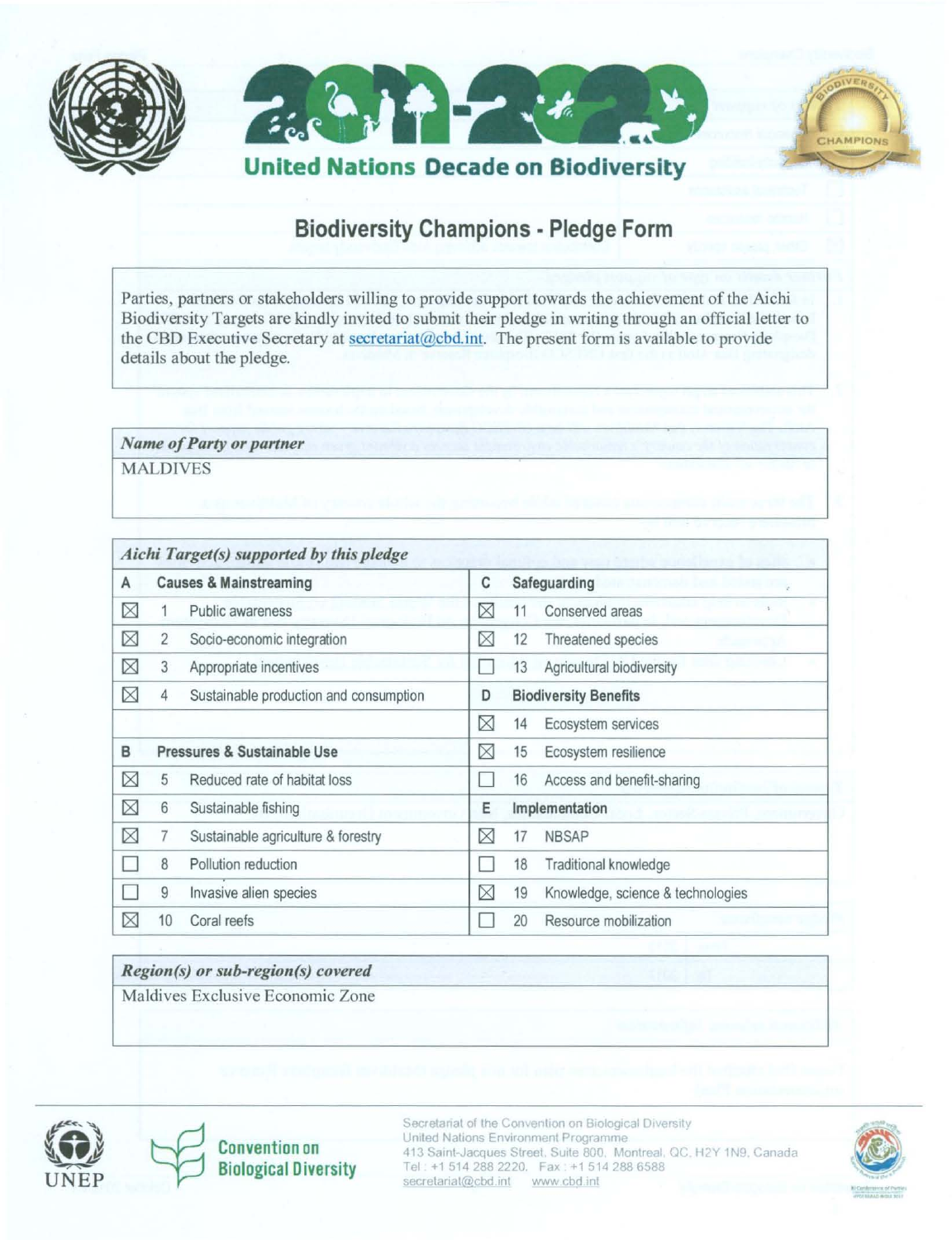|             | Type(s) of support                                                                                                                                                                                                                                                                                                                                                                                                                                   |                                                                                     |  |  |  |  |  |
|-------------|------------------------------------------------------------------------------------------------------------------------------------------------------------------------------------------------------------------------------------------------------------------------------------------------------------------------------------------------------------------------------------------------------------------------------------------------------|-------------------------------------------------------------------------------------|--|--|--|--|--|
|             | Financial resources                                                                                                                                                                                                                                                                                                                                                                                                                                  |                                                                                     |  |  |  |  |  |
|             | Capacity-building                                                                                                                                                                                                                                                                                                                                                                                                                                    |                                                                                     |  |  |  |  |  |
|             | Technical assistance                                                                                                                                                                                                                                                                                                                                                                                                                                 |                                                                                     |  |  |  |  |  |
|             | Human resources                                                                                                                                                                                                                                                                                                                                                                                                                                      |                                                                                     |  |  |  |  |  |
| $\boxtimes$ | Other, please specify                                                                                                                                                                                                                                                                                                                                                                                                                                | Contribution towards achieving Aichi Biodiversity targets                           |  |  |  |  |  |
|             | Further details on type of support pledged                                                                                                                                                                                                                                                                                                                                                                                                           |                                                                                     |  |  |  |  |  |
| 1.          | In June 2012, at the UN Conference on Sustainable Development, RIO+20 meeting in Rio de Janeiro,<br>Brazil, the President of Maldives announced the intention to declare the whole of Maldives as a UNESCO<br>Biosphere Reserve within 5 years (by 2017). This announcement was inspired by the success achieved in<br>designating Baa Atoll as the first UNESCO Biosphere Reserve in Maldives.                                                      |                                                                                     |  |  |  |  |  |
| 2.          | This ambitious target represents a commitment by the Government to implement a de-centralised system<br>for environmental management and sustainable development, based on the lessons learned from Baa<br>Atoll. The Vision is that "Maldives will be a UNESCO Biosphere Reserve – where public support for<br>conservation of the country's remarkable environment secures a vibrant green economy and good quality<br>of life for all Maldivians" |                                                                                     |  |  |  |  |  |
| 3.          | biosphere reserve will be :                                                                                                                                                                                                                                                                                                                                                                                                                          | The three main components covered while becoming the whole country of Maldives as a |  |  |  |  |  |
|             | sites of excellence where new and optimal practices to manage nature and human activities<br>$\bullet$<br>are tested and demonstrated;<br>tools to help countries implement the results of the World Summit on Sustainable<br>۰<br>Development and, in particular, the Convention on Biological Diversity and its Ecosystem<br>Approach;                                                                                                             |                                                                                     |  |  |  |  |  |
|             | Learning sites for the UN Decade on Education for Sustainable Development                                                                                                                                                                                                                                                                                                                                                                            |                                                                                     |  |  |  |  |  |
|             |                                                                                                                                                                                                                                                                                                                                                                                                                                                      |                                                                                     |  |  |  |  |  |
|             |                                                                                                                                                                                                                                                                                                                                                                                                                                                      |                                                                                     |  |  |  |  |  |

## *Type(» of institution supported*

Government, Private Sector, Local Communities, Non Government Organisations, etc

## Pledge timeframe

| .     |      |
|-------|------|
| From: | 2013 |
| To:   | 2017 |

#### *Additional relevant information*

Please fmd attached the Implementation plan for this pledge (Maldives Biosphere Reserve Implementation Plan)